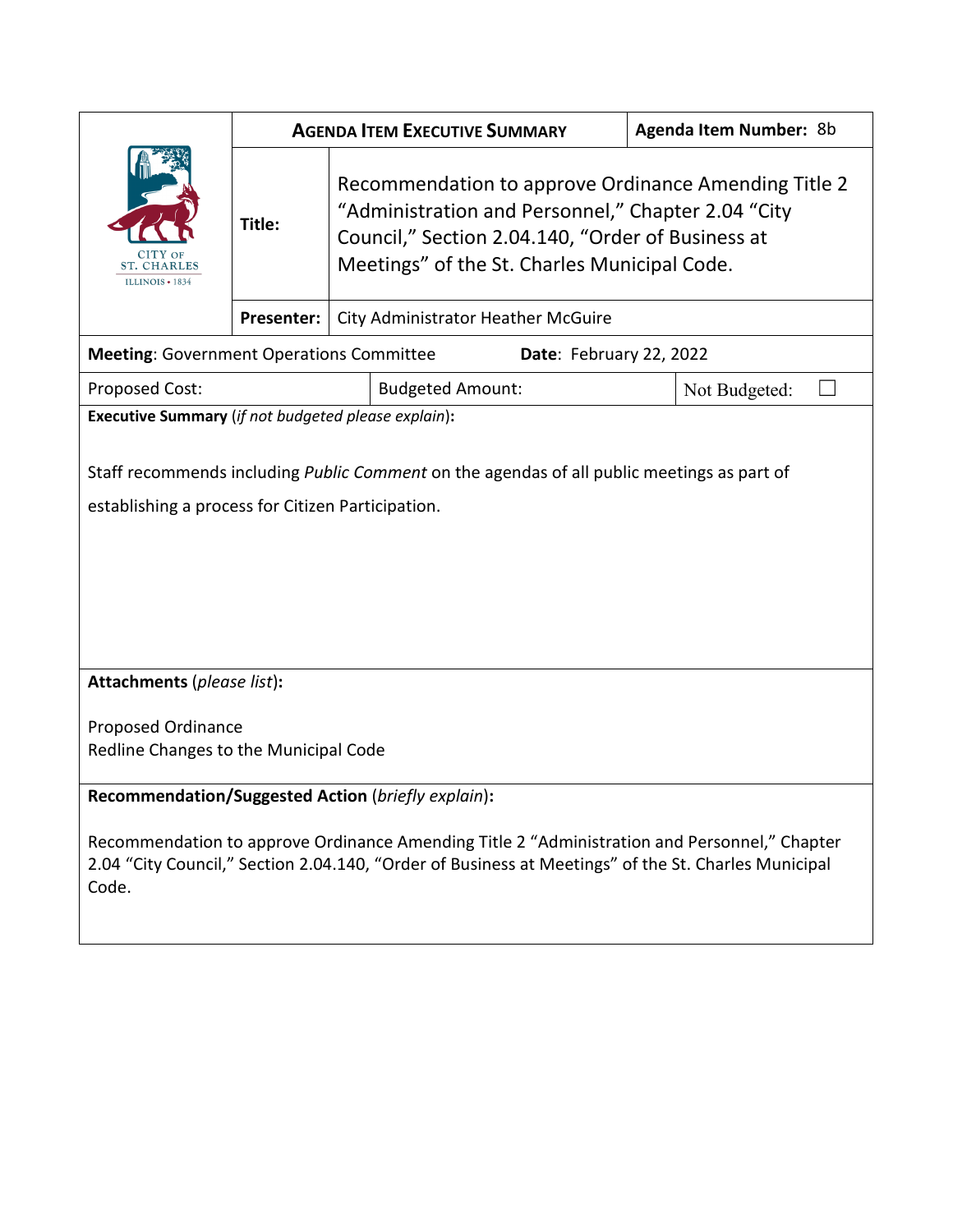# **2.04.140 – [Order of business at meetings](https://codebook.stcharlesil.gov/204-%E2%80%93-city-council/204140)**

The order of business at meetings of the city council shall be as follows:

- A. Call to order;
- B. Invocation;
- C. Pledge of Allegiance;
- D. Roll call;
- E. Omnibus Vote;
- F. Presentation and approval of minutes of preceding meeting(s);
- G. Monthly reports;
- H. Old business;
- I. New business;
- J. Committee reports,
	- 1. Government Operations Committee,
	- 2. Government Services Committee,
	- 3. Planning and Development Committee,

### K. Public Comment

- L. Additional items from mayorMayor and City Council Members, council members or citizens;
- $L_M$ . Adjournment.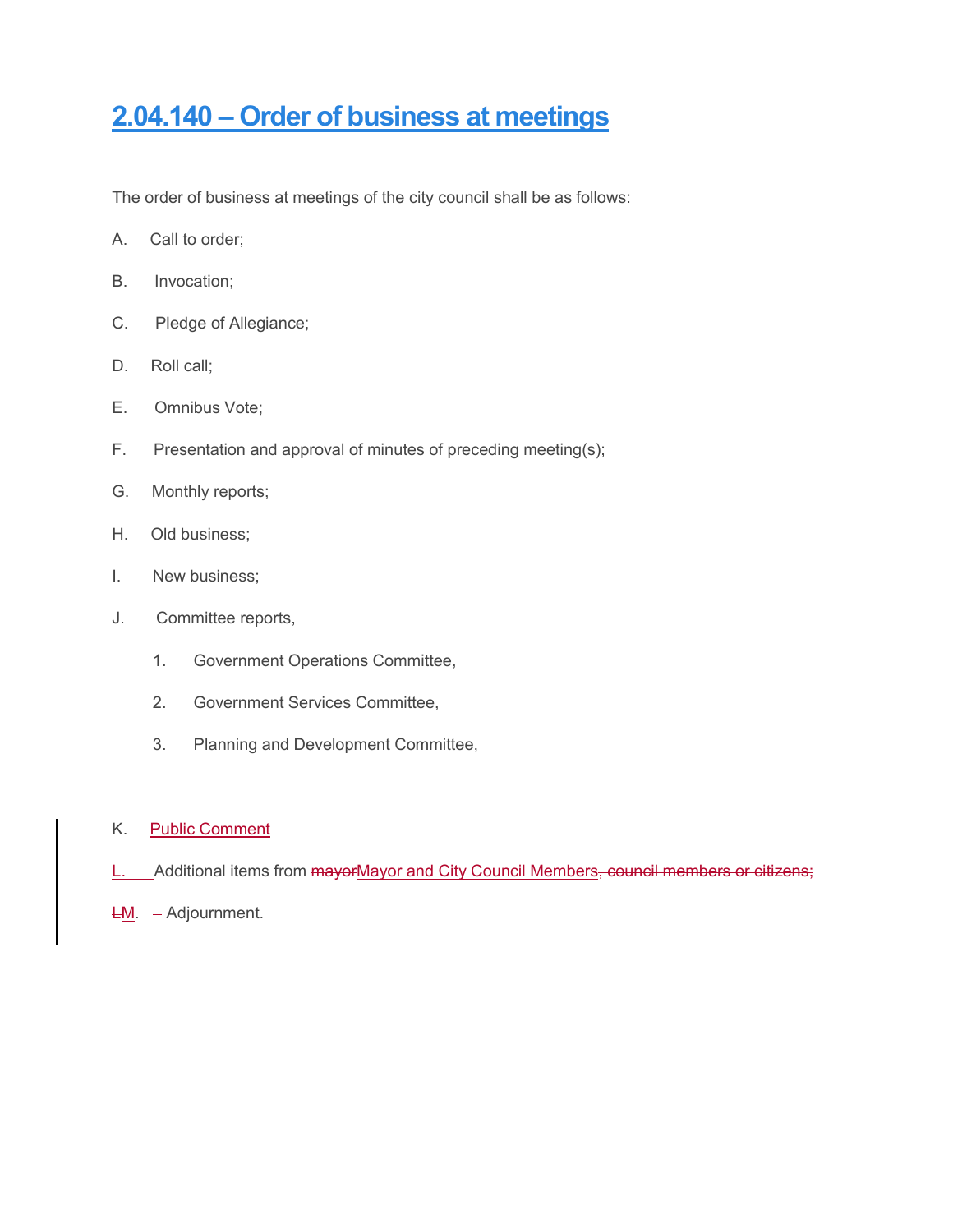## **City of St. Charles, Illinois Ordinance No. 2022-M-\_\_\_\_\_\_\_\_\_**

### **An Ordinance Amending Title 2 "Administration and Personnel," Chapter 2.04 "City Council," Section 2.04.140, "Order of Business at Meetings" of the St. Charles Municipal Code.**

### **BE IT ORDAINED BY THE CITY COUNCIL OF THE CITY OF ST. CHARLES, KANE AND DUPAGE COUNTIES, ILLINOIS, AS FOLLOWS:**

**SECTION ONE**: Title 2 "Administration and Personnel," Chapter 2.04 "City Council," Section 2.04.140, "Order of Business at Meetings" of the St. Charles Municipal Code, be and is hereby amended by deleting said section 2.04.140 in its entirety and by substituting the following therefore:

### **2.04.140: ORDER OF BUSINESS AT MEETINGS**

The order of business at meetings of the City Council shall be as follows:

- A. Call to order
- B. Invocation
- C. Pledge of Allegiance
- D. Roll call
- E. Omnibus Vote
- F. Presentation and approval of minutes of preceding meeting(s)
- G. Monthly reports
- H. Old business
- I. New business
- J. Committee reports
	- 1. Government Operations Committee
	- 2. Government Services Committee
	- 3. Planning and Development Committee